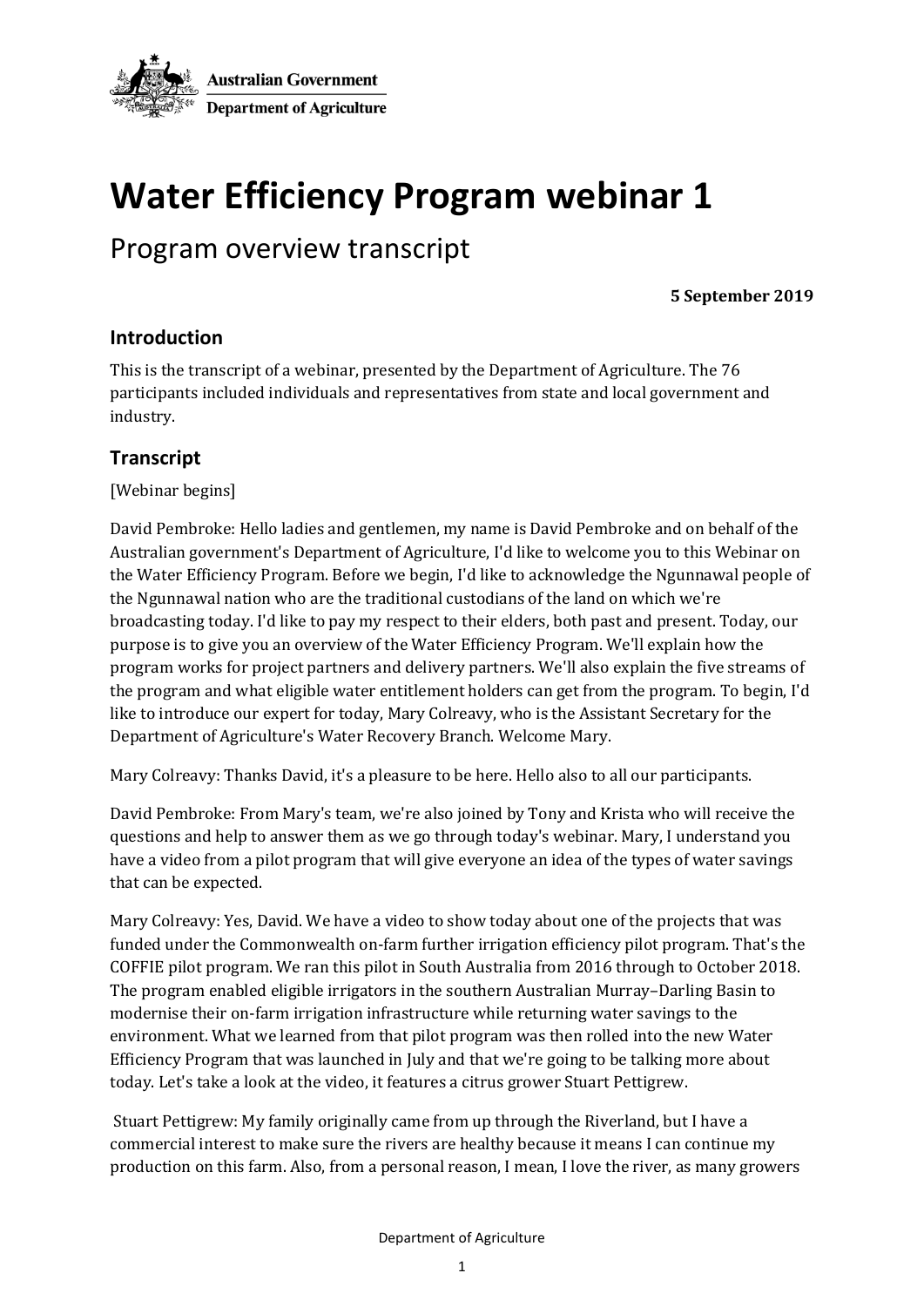do in this area. So we're standing on my orchard here at Golden Heights, it's about four hectares that I've planted up here, around about 10 acres of new orchard. And I really had two options for what irrigation I wanted to install rather than the old overhead system. I choose mini sprinklers, you can see one of these here, that give reasonably large coverage across the whole orchard floor.

Stuart Pettigrew: I received funding for soil development, going to a higher-intensity orchard system, closer planting, going to modern sprinkler system. Part of that was to install a fertiliser and filtration system. We've got that running off a solar panel. It's about as automated as you can get for a property of this size. What I'm trying to achieve is a lot more production per megalitre of water so that we can actually be much more efficient about the system. I think that's probably a motivator for a lot of growers through the Murray–Darling Basin.

Stuart Pettigrew: The benchmark in areas like this used to be 20 to 25 tonnes per hectare of marketable fruit. Well, we're aiming for 45 to 50 tonne of fruit per hectare. I think stewardship of the river goes hand in hand with sustainable agriculture and now we're seeing areas that were abandoned five years ago are now coming back into production, and that's got to be good for rural communities like this one. So it's all about a balance. I think these programs are good to meet that balance between environment and production. Well-targeted, well-managed programs to raise efficiency certainly should be encouraged throughout the whole Murray–Darling Basin.

David Pembroke: What a great story. This orchard was funded to install a new irrigation system on this farm, is that right, Mary?

Mary Colreavy:Yes. David, Mr. Pettigrew gave the Commonwealth 12 megalitres of water in return for this funding. He now has a new watering and filtration system with soil sensors and solar pumps and he expects to double the productivity of his orchard. It's a win-win investment. I'll tell you a bit more shortly about our new Water Efficiency Program that was launched in July.

David Pembroke: Okay, that's great. The Water Efficiency Program is just for projects in the Murray–Darling Basin. Can you tell us about how the basin will benefit from these projects?

Mary Colreavy: The Water Efficiency Program offers funding to help water users in the basin to modernise and improve their water infrastructure, or their industrial processes to achieve water savings and to help make them more drought-resilient in the future. It offers economic activity and jobs at a time when these may be really needed in rural communities. The Murray–Darling basin covers 1 million square kilometres of south-eastern Australia. It crosses New South Wales, Queensland, South Australia, Victoria, and encompasses the whole Australian Capital Territory. There are 2.6 million people living in the basin, including more than 40 Aboriginal nations and more than 3 million people depend on it for their drinking water.

Mary Colreavy: Overall, the basin produces around \$24 billion of food and fibre each year, David, including 7 billion from irrigated agriculture. It has an estimated 9,200 irrigated agriculture businesses. The tourism industry alone is with \$8 billion in the basin. There's more than 30,000 wetlands and rivers, 120 waterbird species and 46 native fish species that are dependent on the basin's ecosystem. You can see it's a really important part of Australia.

Mary Colreavy: The basin plan was put in place because of deep concerns about the sustainability of the basin for the future. Efficiency measures, that's what we're working on here,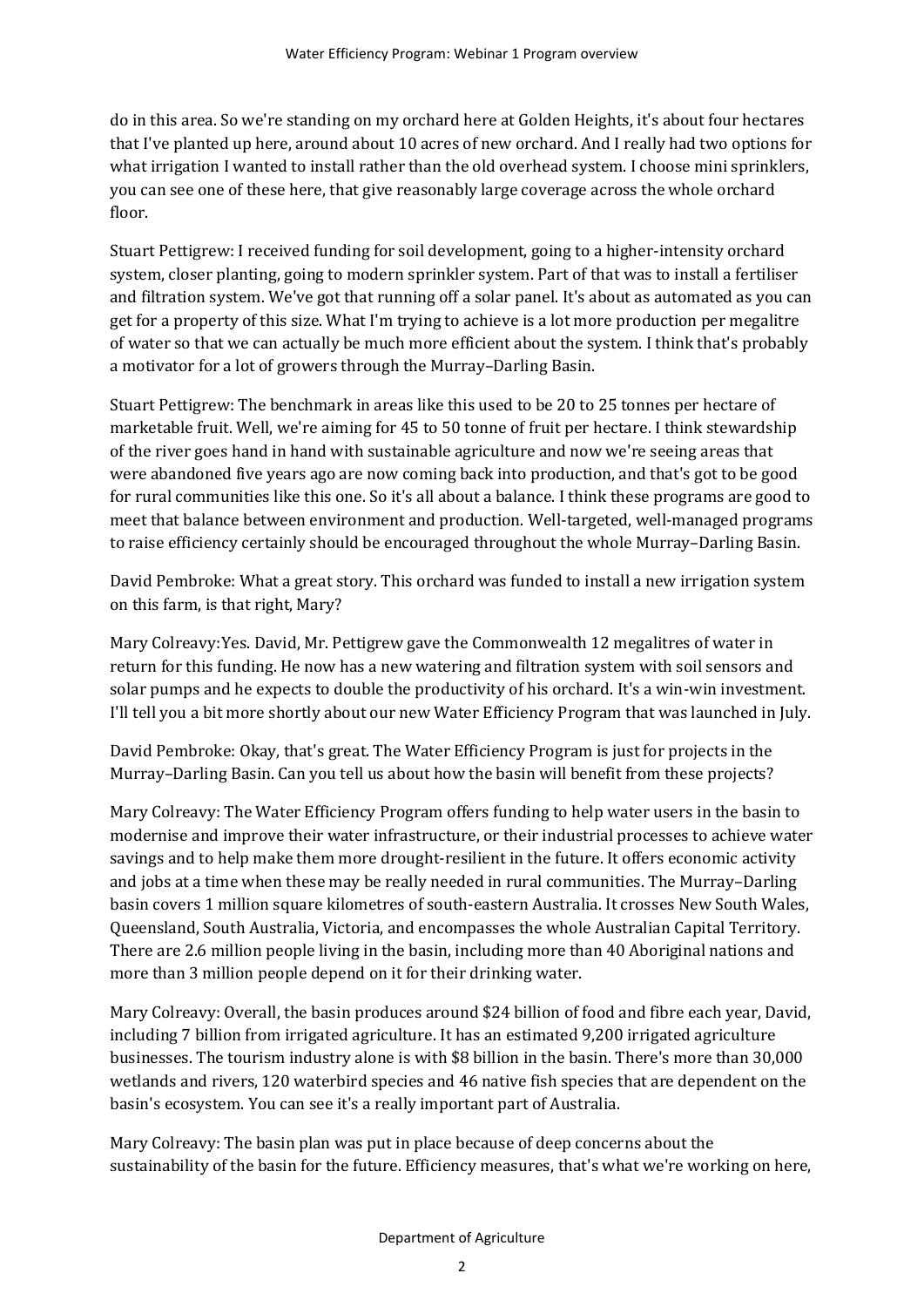are a part of the basin plan and of the sustainable diversion limit adjustment mechanism. The Australian government is committed to delivering water reforms that are set out in the Water Act that was made in 2007 and under the Murray–Darling Basin plan. So far, 2,100 gigalitres of water has been recovered for the environment, including 700 gigalitres of this from infrastructure projects.

Mary Colreavy: The government's aim is to assist basin communities to become more efficient and more productive in their water use whilst also restoring this iconic river system. In return for project funding, participants will agree to transfer some of their water savings to the Commonwealth. In many cases the participants will also get to use or keep a share of those water savings for their own use.

David Pembroke: Okay, great. Thanks Mary. If we could, let's look first at the efficiency measures. What are they?

Mary Colreavy: Efficiency measures are defined in the basin plan David, they're something that makes savings in the amount of water that is required for consumptive purposes. Examples would include say investment in more efficient irrigation infrastructure.

David Pembroke: Okay, that makes sense. The program helps businesses invest in water infrastructure modernisation projects that increase water efficiency and generate water savings that are then transferred to the Commonwealth. Can we now take a look at who can apply for funding under the program? I understand that there are five project streams, is that right?

Mary Colreavy: Yep, that is. The Water Efficiency Program will fund projects that will save water in these five streams, urban, industrial, off-farm, metering and on-farm projects. The Water Efficiency Program aims overall to recover 450 gigalitres of water for the environment by 2024. This might be water that was previously lost, such as say through seepage or evaporation or leaks. It's now captured and returned to the environment to help make the basin system more resilient. There is \$1.5 billion available for this funding program and registrations are now open for projects from eligible water rights holders.

David Pembroke: We're going to look at how the program works, but we've already received a couple of questions, which is great. This is a good one, how much interest has there been in this new program?

Mary Colreavy: Well David, there's been more than 30 inquiries so far in relation to the program and a few project proposals have also been received. We're working with a couple of our project partners and also with delivery partners. I'll explain them a bit more later. We're working with them in relation to the additional socio-economic criteria, this is a big new thing for the public. Projects so far that have been proposed come from four of the basin states, and they include a possible project such as from the dairy industry, from irrigation efficiency parties and also for stock and domestic projects.

David Pembroke: That's great. Can you now just please tell us how the Water Efficiency Program works?

Mary Colreavy: Sure. There are three ways you can participate in the program, either through a delivery partner or by registering yourself as a project partner or by participating in a state-led project. I'll give more information about those three options shortly. Overall the program aims to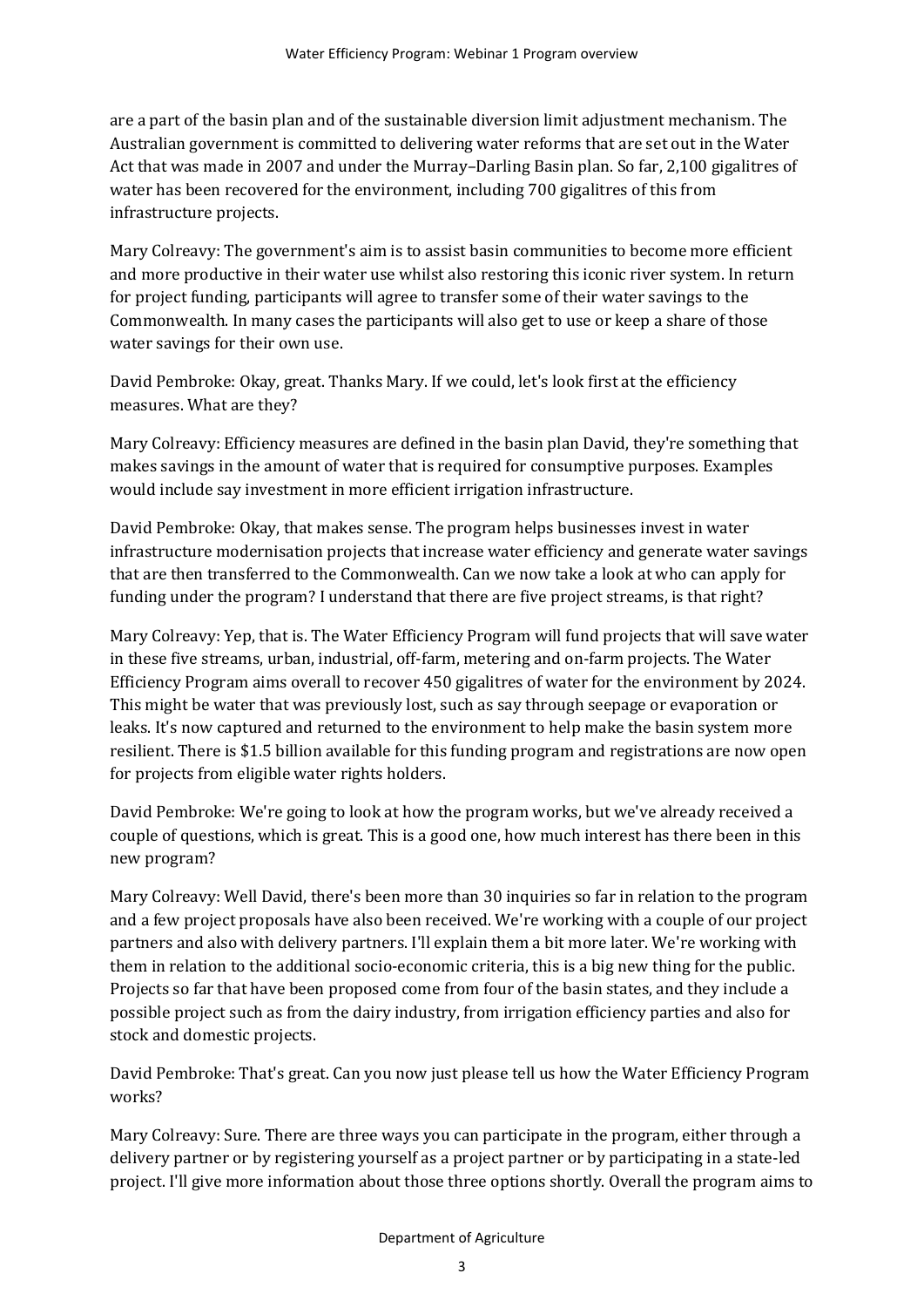help businesses invest in infrastructure-modernisation projects that will increase their water efficiency and generate water savings. In return for project funding, participants will agree to transfer some of those savings to the Commonwealth. It's important to know that projects must deliver real water savings in the form of valid entitlements. They also must meet strict socioeconomic criteria. They must be well managed and must meet agreed milestones and provide fully audited statements to us.

Mary Colreavy: Projects of course, must also meet all the standard legal requirements such as environmental impact requirements under state and federal laws. In order to apply, you must have an Australian Business Number (ABN), and you must also be able to demonstrate that you have project management experience. That is that your governance arrangements will meet Australian standards, that you will keep sound records and you'll be able to report on and monitor the project progress.

David Pembroke: Okay. I can imagine people listening to the webinar and madly scribbling things down. If they want to get more information and perhaps to refresh their knowledge after this webinar where can they get that information?

Mary Colreavy: They'll find documents on our website, David. There's a comprehensive list of eligible projects. We also have an important document on our approach to water valuation. There's a guide to addressing efficiency measures, agreed criteria, for each jurisdiction. Wherever your project is, there's a guide that steps it out for you. There's a registration form for project proposals in New South Wales, the ACT, Queensland and South Australia. Then for people in Victoria, there's a separate online inquiry form for them and there's a web link to the Victorian site.

David Pembroke: Okay. I think at the conclusion of the Webinar today, we will have a web address up on the screen. Please, if you'd stay online for that, that important web address that we will publish at the end of the webinar. Mary, I'm also interested now perhaps if you might give me some insights into how the project funding is calculated.

Mary Colreavy: This is somewhat more complicated, project funding is calculated at 1.75 times the market value of the water, David. Our approach is we'll establish a market value for each eligible water right based on contemporary market prices. It will also help you or applicants to develop their project proposal and to calculate what they think is the likely project funding level that they will receive. It will inform our evaluation of the project proposal, particularly whether it represents value for money for us.

Mary Colreavy: Participants will get funding, as I said at 1.75 times the value of the water returned and that can be used for them to get new or upgraded infrastructure and they might also retain some water savings for themselves depending on the cost and the scale of the project. Now people might wonder how to calculate that market value. Where there's a high level of market activity, most participants would already have a pretty good idea of what the market value of the water is, but in areas of less trading we would suggest they might want to get their own commercial valuation advice. Our approach toward evaluation is published on our website as I mentioned earlier. I urge everyone that wants to participate to read this important information.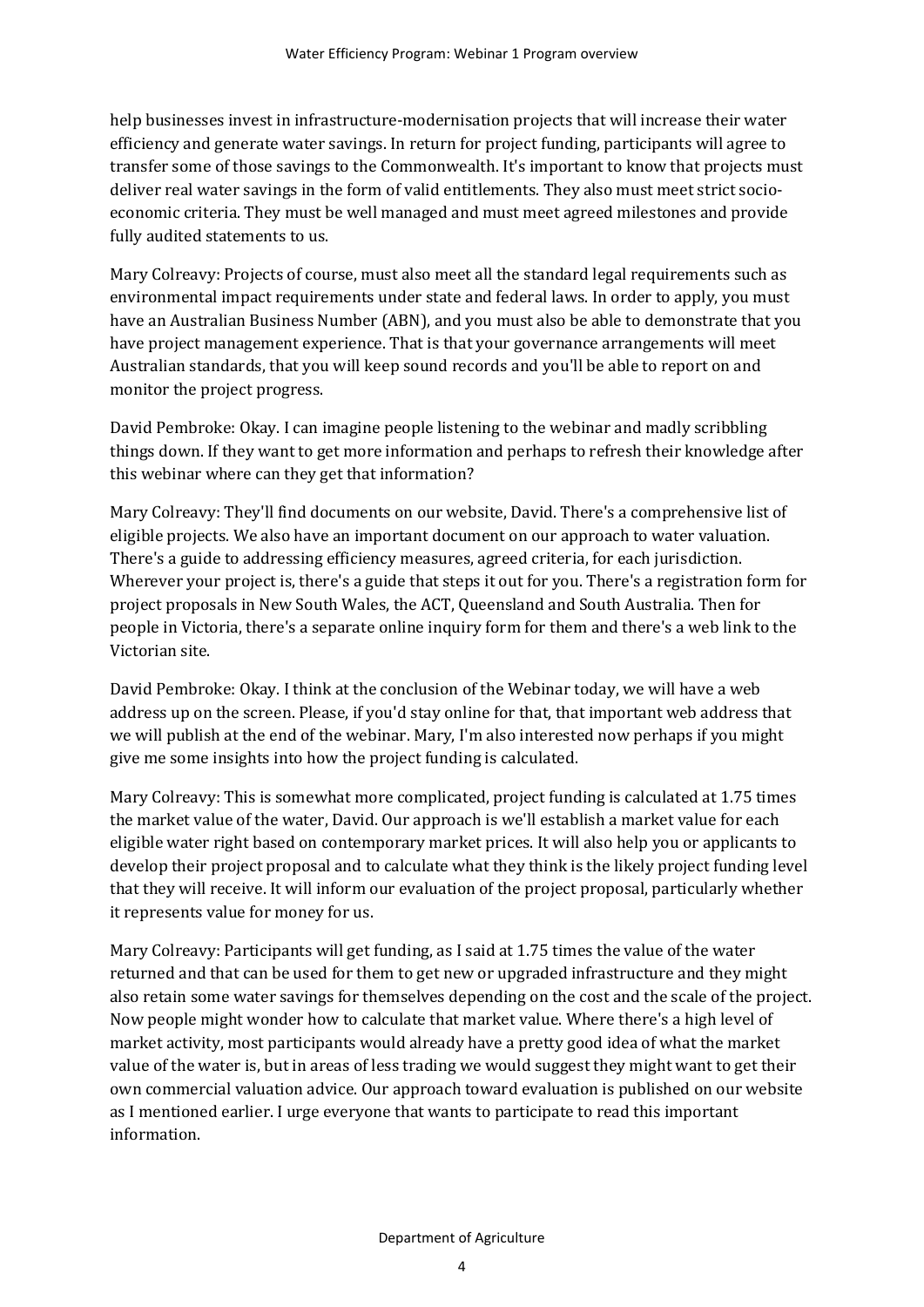Mary Colreavy: We will be guided by contemporary market prices where they are available and we will seek independent valuation advice where we require it. We'll also make all of our program water prices publicly available as funding contracts are executed or awarded. That might help inform future applicants to guide them in the sort of price they might expect to seek. Participants might also want to talk to say state government officials about proposals involving urban water because urban water is not traded in the same way as say irrigation water. We've been assured that the state governments will work with proponents to help secure valid tradable entitlements arising from urban projects.

David Pembroke: This program is a bit different from previous programs, isn't it? What's changed for project partners?

Mary Colreavy: A project partner, David, is an eligible water rights holder or their agent and a project partner can register a project proposal valued at over \$1 million. They are people or organisations that are seeking to enter directly into a funding agreement with the Australian government to manage their own project. For project partners to register their interest, their business must be a legal entity registered for tax purposes in Australia with a valid Australian Business Number (ABN) or Australian Company Number (CAN) and registered for GST. They could be say an irrigator or a company that holds or uses eligible water rights or they might be an entity that operates or uses an urban or industrial water facility or one that owns or operates a water delivery infrastructure in the basin. That could be a water utility or an irrigation infrastructure operator, for example.

Mary Colreavy: They must be willing to participate in a public consultation process about the project and they must be able to provide evidence that the water entitlements have been held or used in this way for a minimum of three years at the time of their application. Project partners projects will also need to deliver a minimum of 100 megalitres of water savings to the Commonwealth.

David Pembroke: How does a project partner register their interest for receiving funding under the program?

Mary Colreavy: Webinar participants will be able to see a flow diagram on their screen now, David, which shows the key steps in the project registration process. The process does vary a little depending on which state the project is in. We have detailed instructions regarding the process for each basin state on our website and we'll come back to that again a little bit later. I'm going to take you through today the version of the registration process that applies in New South Wales and South Australia. It is quite a rigorous process to register your interest in the program. This is because we have to ensure that the program meets the commitment that was made by basin water ministers in 2018 at their ministerial council meeting. It also needs to comply with the Commonwealth procurement rules.

Mary Colreavy: Basin ministers agreed last December that all projects funded under this program must meet strict socio-economic criteria and that they would also go through a public consultation phase. I'll talk a bit further about the socio-economic criteria later, David.

David Pembroke: Okay, thanks Mary. What's the first stage of the registration process?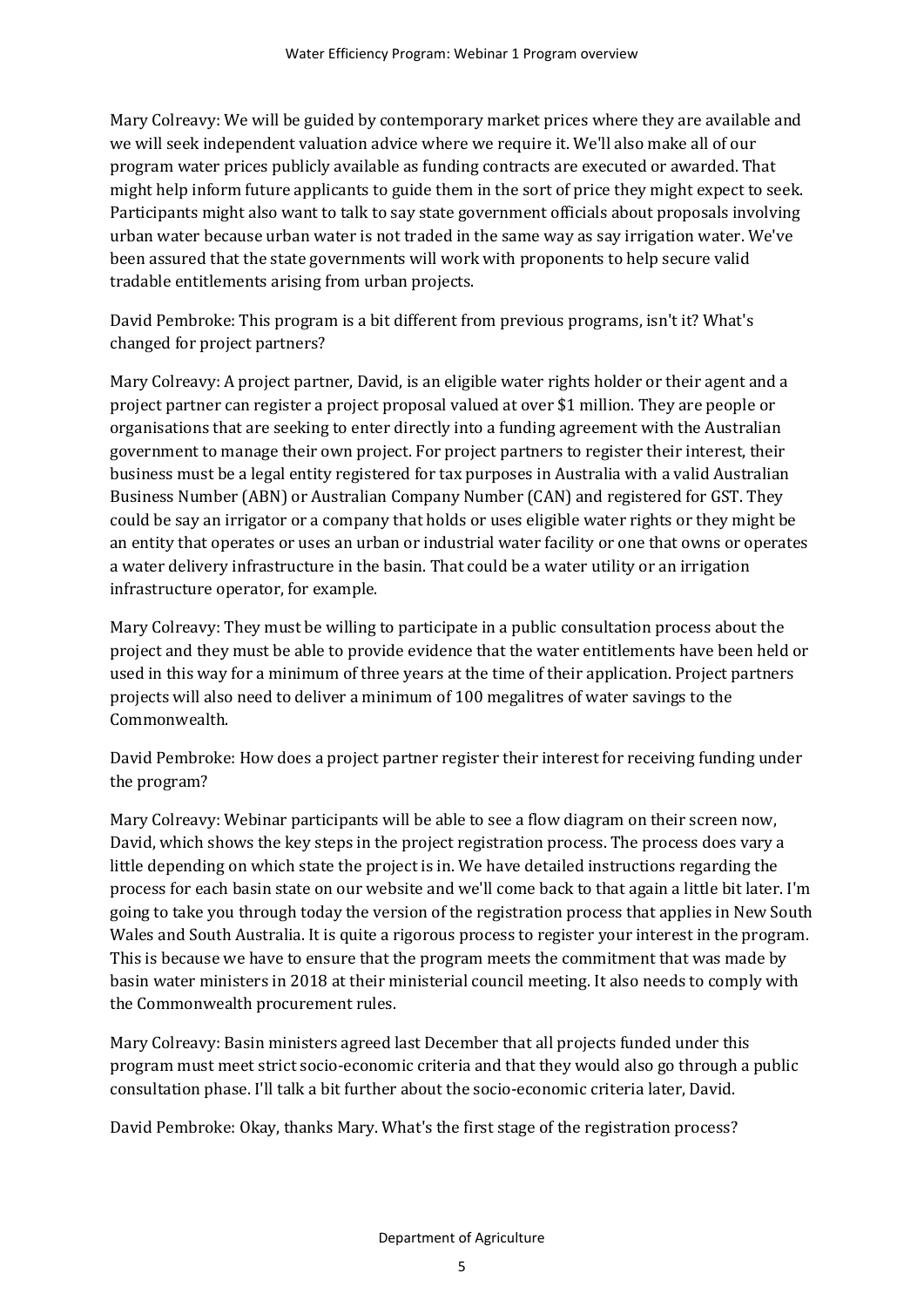Mary Colreavy: The registration of interest requires people to fill in the form on our website. The form asks for your business details and a description of the project location, the expected cost, the duration of the activity, and a description of the proposed activity itself. Information about the volume of savings from the project and the type of water rights that you're offering to the Commonwealth is also required so that we can determine whether the project represents value for money. Remember that the maximum amount of funding that one can apply for is 1.75 times the value of the water being offered.

Mary Colreavy: Responses to the efficiency measures criteria must also be completed at this stage and this information along with details of your project's catchment location, the anticipated water savings and the value will be published on our website for public comment.

David Pembroke: Okay. If I'm a proponent and I go through that part of the process, does my name go on the website?

Mary Colreavy:No, David, no. All the other information is published, but at this stage the proponent is not identified.

David Pembroke: Okay, great. What are the socio-economic criteria that you mentioned and why are they so important?

Mary Colreavy: These additional criteria were agreed by the Murray–Darling Basin Ministerial Council in December 2018. The criteria seek information about the potential impacts of the project on important issues such as local jobs, the water market and social and cultural issues. Among other things, the criteria are designed to provide communities a greater level of assurance that projects will have neutral or positive socio-economic outcomes including protecting local jobs and agricultural production.

David Pembroke: Okay, that makes sense. What happens then to a registration of interest form once it's sent to the Commonwealth for consideration?

Mary Colreavy: David, when we receive the form, we first check that it meets the basic eligibility criteria, which includes do we know the legal entity that owns the water and is it in an eligible catchment, that the requested funding is within the market multiple of 1.75 or thereabouts and is the proponent willing to go through the public consultation phase. If the proposal meets these initial requirements, the registration form will be passed to the relevant state government for assessment against the socio-economic criteria.

David Pembroke: What happens if the state government advises that the proposal does not meet the socio-economic criteria?

Mary Colreavy:If the state has questions or concerns about the proposal, the registrant will have the opportunity to address those concerns. If the state advises that the proposal should not proceed the Commonwealth will advise the registrant and provide them with feedback to assist with any future proposals they might want to bring forward. The Commonwealth would discuss the assessment of the proposal with the state before talking to the registrant to give them that feedback.

David Pembroke: If the state provides that in-principle approval, what happens next?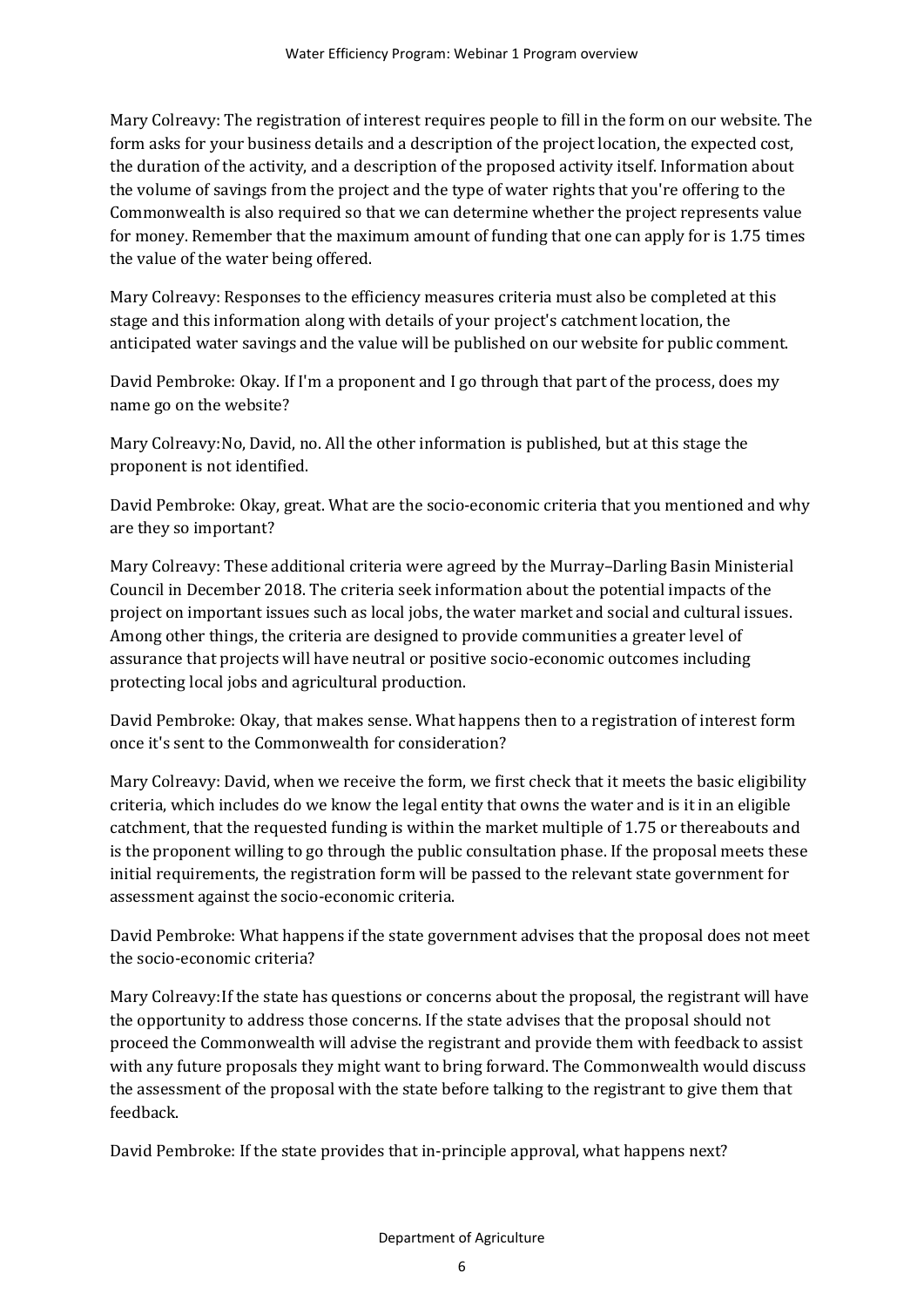Mary Colreavy: The Commonwealth will then publish the project details on our website, we have a website called *Have Your Say* and we'll invite public comment for around two weeks. If there are adverse comments, the registrant will be invited to address those comments too. Following the public comment phase, the Commonwealth will complete its assessment of the proposal and make a decision on whether the proposal has merit and will inform the registrant and the relevant state of the outcome. If the proposal has merit, it will be placed on a register of potential efficiency measures projects.

David Pembroke: If a project goes on to that register of potential projects, what happens to it?

Mary Colreavy: Then we enter a different phase and the Commonwealth may invite registrants that have projects on the register to submit a limited tender application for funding.

David Pembroke: Is that process consistent in every state, Mary?

Mary Colreavy: Thanks for asking that David, because this is a really important point. The process for registering a project in Victoria is a little different. If someone in Victoria has a project over \$1 million that they want to manage themselves, then they need to submit their proposal directly to the Victorian government. The state government will manage the socioeconomic assessment and the public consultation phase for proposals in Victoria. Once the proposal has been through the public consultation phase in Victoria, if no further changes are required, Victoria will pass the proposal to the Commonwealth for registration.

David Pembroke: How does the limited tender work?

Mary Colreavy: If a proposal is registered, then the Commonwealth may invite registrants to submit the limited tender application for funding. The limited tender application would require a more detailed description of the project. This will include a timeline, the contractors that they might use, it will need to demonstrate compliance with all of the relevant legislations including the building code, work, health and safety and environmental permits. The Commonwealth will assess the details provided and then make a funding decision in accordance with the evaluation plan for the limited tender process.

David Pembroke: Mary, you mentioned the potential to use a delivery partner to manage a project. You mentioned that earlier. What's a delivery partner?

Mary Colreavy: A delivery partner is an organisation that has been approved by the Commonwealth to help eligible water rights holders to design and deliver their projects. They are organisations, David, that provide a service. They provide project design and management services for water efficiency projects. Delivery partners can manage projects of any size and water rights holders with a project under \$1 million must apply through a delivery partner. You'll recall I mentioned early that project partners have to bring forward projects over \$1million. If their project is smaller they need to come through the delivery partner service.

Mary Colreavy: We currently have five approved delivery partners and the department expects to be tendering again later this year on AusTender for further delivery partners. We will publish the details of all approved delivery partners as they're contracted.

David Pembroke: What kind of experience does an organisation have to become a delivery partner?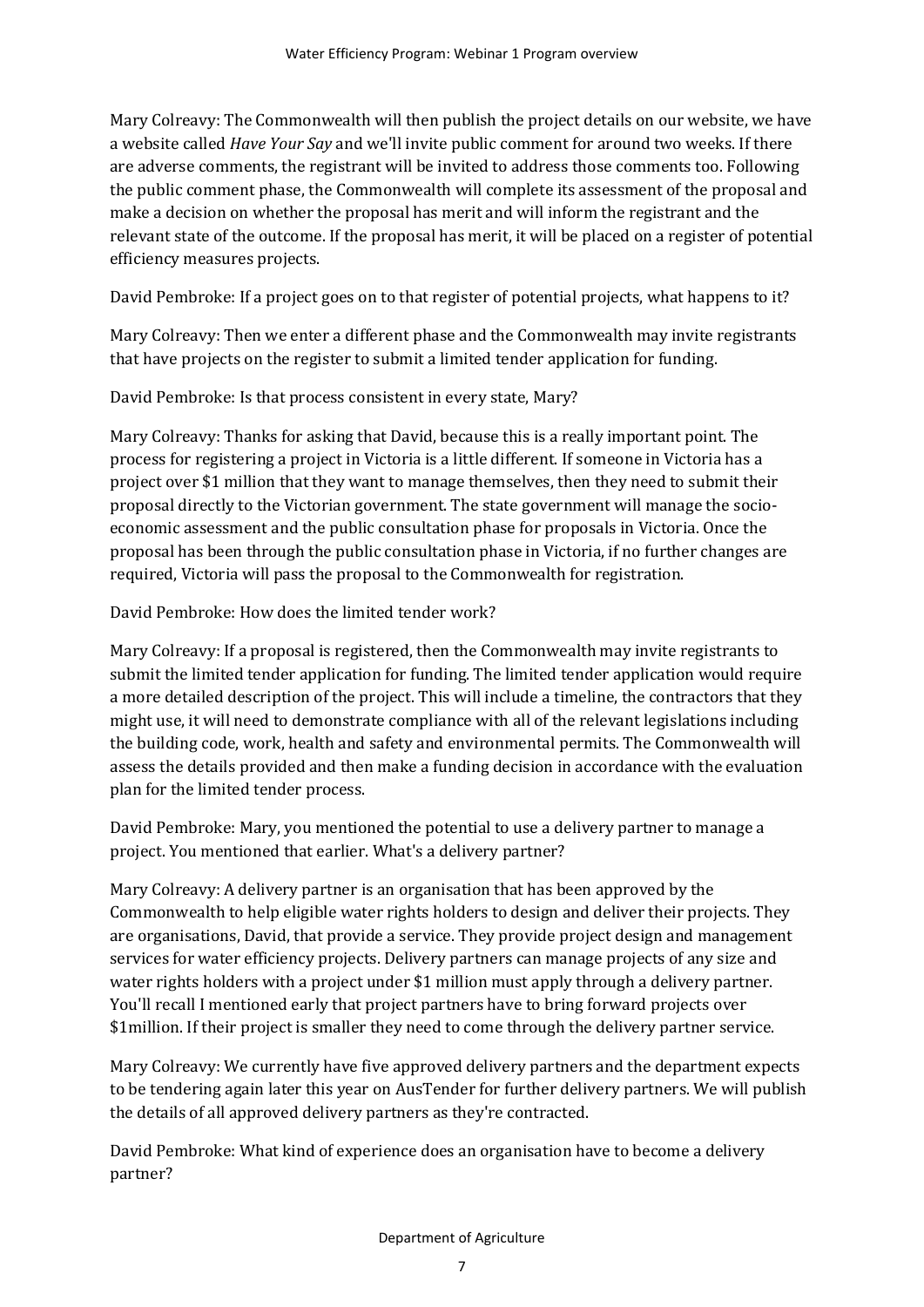Mary Colreavy: To be a delivery partner, David, you would have to have experience working and engaging with communities, and you'd need to show the ability to plan and deliver projects, to administer funding, manage risk and also to manage work health and safety requirements. Successful delivery partners would work with water users in the basin to find, develop and to gain approval to implement their projects. They'll also help them to fulfil the monitoring and reporting requirements.

David Pembroke: Do projects that are submitted for funding by a delivery partner have to address the socio-economic criteria and go through the public consultation process?

Mary Colreavy:Yes, David. All projects must address the socio-economic criteria and they all go on the *Have Your Say* website inviting public comment. A delivery partner would help the project proponent to write their project proposal and address these criteria. If the project is agreed as meeting the socio-economic criteria by the states and then the Commonwealth and meets all the funding requirements, a project work order under the delivery partner's contract with the Commonwealth would then be negotiated.

David Pembroke: A delivery partner would charge a fee for these services?

Mary Colreavy: Yes, of course. That's correct, David. The administration fee charged by delivery partners would need to be met from overall project funding. As I've said, we will pay up to 1.75 times the current market value of the water. That is the maximum amount of funding the Commonwealth will make available for any single project, we will not pay additional costs. The project budget must cover both the administration cost fee and the project cost fee but of course proponents can also make a co-contribution to the project costs if this is necessary.

David Pembroke: How do people find a delivery partner who may be operating in their particular area?

Mary Colreavy: We're adding delivery partners to our website as they sign up with us, David. As I said, we've got five ready to go.

David Pembroke: So far. Okay, great. All right, as well as agreeing the socio-economic criteria, basin ministers made some significant decisions about the states bringing forward efficiency measure projects a meeting in December 2018. What does this mean now for the program?

Mary Colreavy: There is a commitment from state and territory governments to bring forward efficiency measures project and ministers have agreed that their priority, David, is to recover the first 62 gigalitres of efficiency measures water to ensure that the full 605 gigalitres supply offset can have effect. The Commonwealth agreed at that meeting to fund a range of projects or initiatives subject to the states providing business cases that meet the overall program requirements. Already the Commonwealth has signed a project agreement with New South Wales state government for a feasibility study with funding up to \$500,000. This feasibility study aims to identify where the implementation of infrastructure efficiency projects might benefit regional urban communities as well as providing for improved environmental outcomes.

Mary Colreavy: Hopefully, these studies will demonstrate the viability of some future urban water efficiency project in regional New South Wales. Discussions are underway also on an agreement to fund the construction of the Mitiamo Pipeline in Victoria. We've also signed project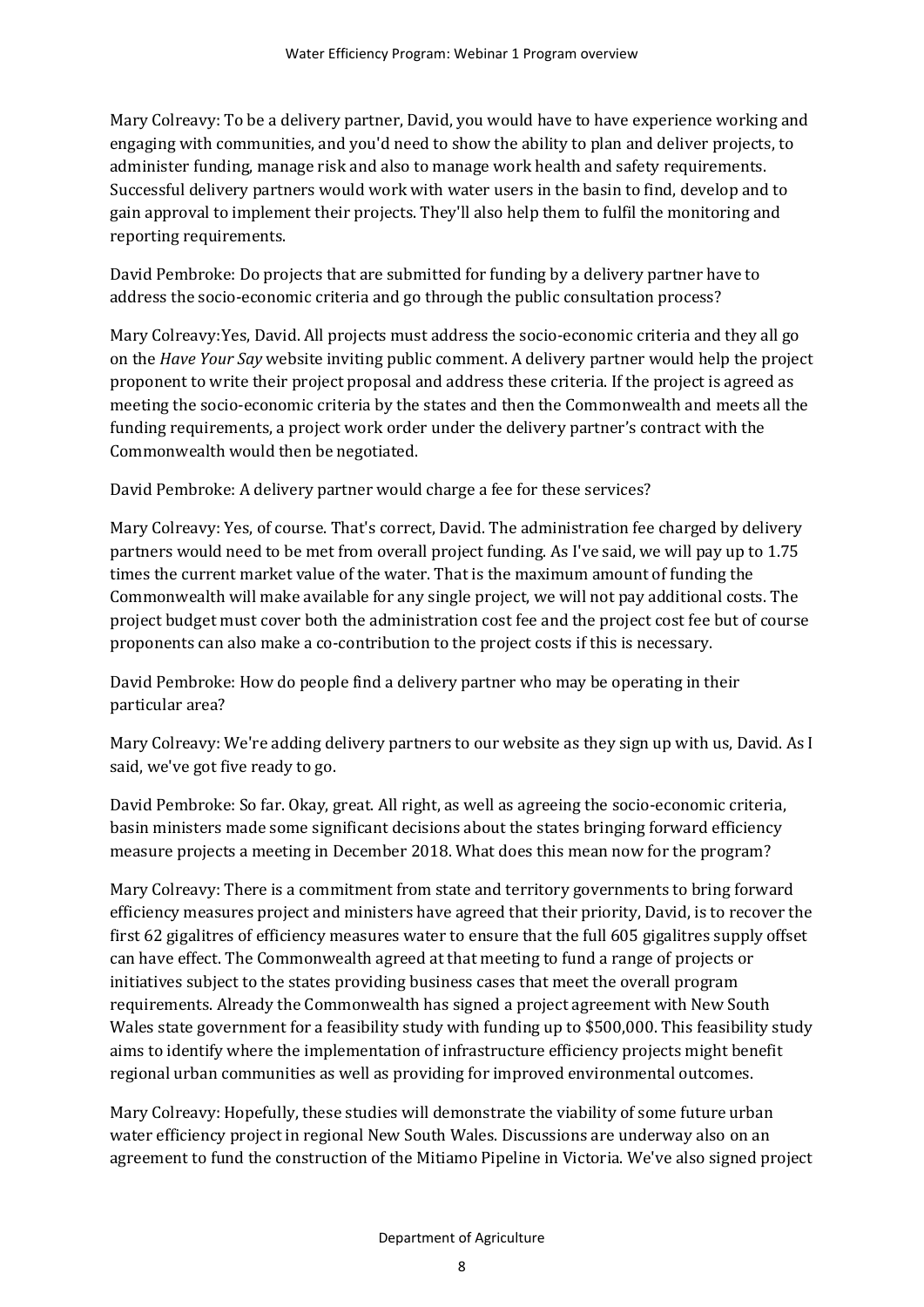agreements with South Australia and the ACT governments for a range of urban water feasibility studies and business cases in those jurisdictions.

David Pembroke: Okay, great. We're going to look at some eligible projects, but we've had some more questions come in, which is great. One of those questions Mary is, how do I meet the additional socio-economic criteria?

Mary Colreavy: David, the criteria are aimed at ensuring that good projects go ahead and they deliver positive outcomes for communities. They're aimed at ensuring that the broader impact of a project is considered as part of the planning for the project. Governments are looking for evidence that proposals will be good for communities and that they'll stimulate jobs and growth. That's the sort of information we're looking for from proponents when they address those criteria.

David Pembroke: Sure. What happens if a state government says no to a project?

Mary Colreavy: If a state says no, then the answer is no. We would ask the proponent to go back and reconsider their options. We expect, however, that states will give reasons why they would say no. There'll be an opportunity for the proponent to respond to those comments before the states have that final say.

David Pembroke: Okay. What about urban businesses and local governments for example, how can they get involved?

Mary Colreavy: Well, we want to hear from businesses and from water utilities and local governments with proposals for urban and industrial projects in the basin. Some important additional outcomes from these sorts of projects might be improved water quality and also jobs in local communities as well as the water savings and water efficiencies. Improved water quality and reliability could be a really important outcome for an urban community especially in these drought times. Also, for many industrial projects, projects like stormwater harvesting or recycling. We already have four delivery partners willing to work with local governments or industrial water users.

Mary Colreavy: We've also, just to add another thing there, David, we've also seen quite recently some new information about how important these infrastructure projects can be for regional communities' economies. These projects provide opportunities for local suppliers, for manufacturers, and also town services like bakeries and hairdressers and retailers to get more business.

David Pembroke: These urban projects, I think they're of enormous interest. What are some of the ideas that you've seen for urban projects?

Mary Colreavy: Well, we've had some great examples of eligible urban water projects that could lead to improved efficiency and improved water quality. Also, things like greater reliability from working wetlands, water recycling, stormwater harvesting and reuse, waterproofing with water sensitive urban design. Maybe loss reduction technology from urban water utilities and sewage treatment facilities, introducing new technology or new processes, wastewater reuse. These are all just ideas and examples David, and we've got lots more examples in our list of eligible items on the web.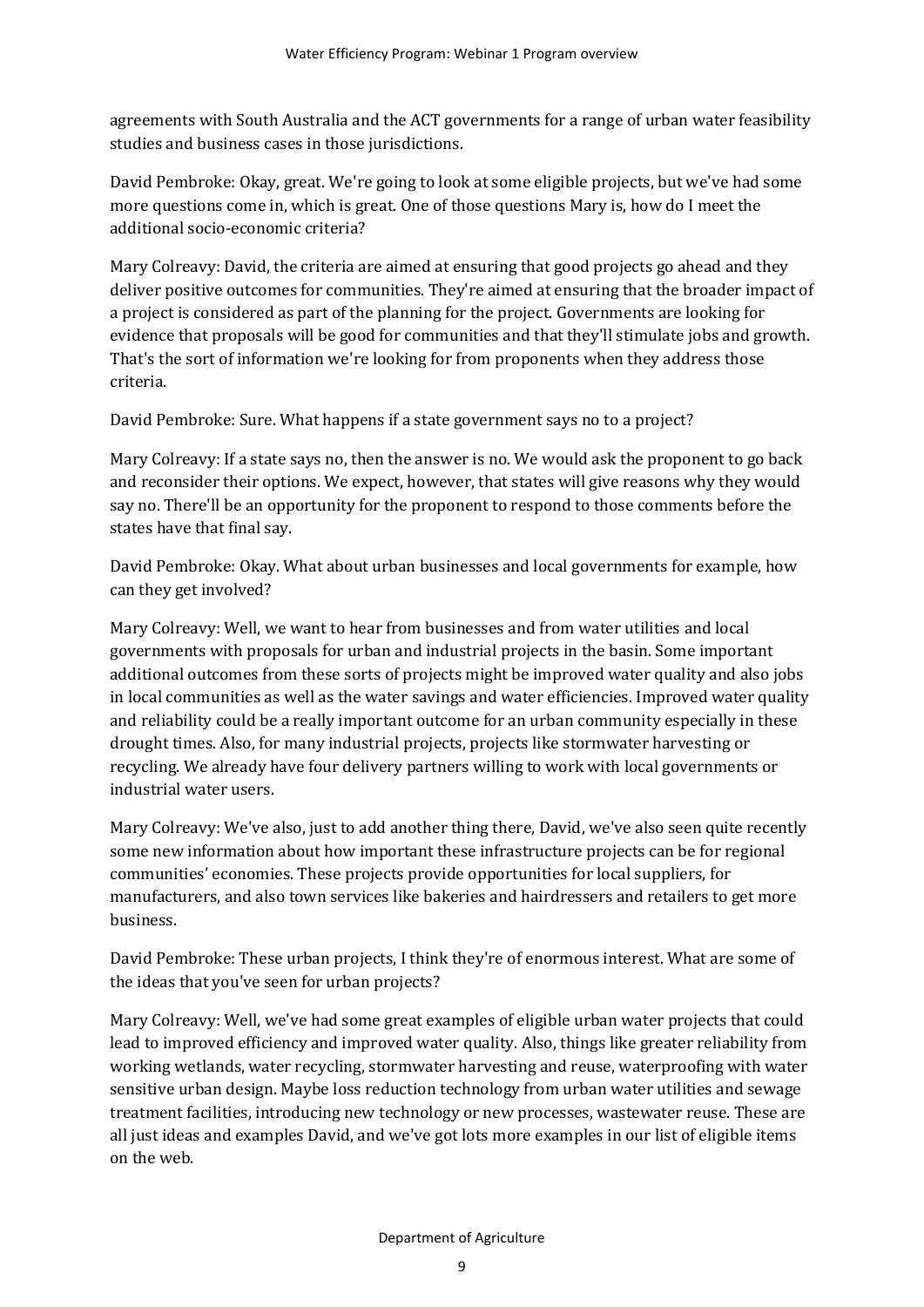David Pembroke: What about some of the possible industrial projects?

Mary Colreavy: There are loads of possibilities for industry David, so basin businesses as varied as saleyards, mining ventures, aquaculture, abattoirs, say prisons, or feedlots or refineries. They could all consider applying for funding under our program. Other ideas for industrial projects, could it be say replacing potable water supply with fit-for-purpose water delivered from alternative supplies such as greywater treatment or stormwater re-use. Also, as changing practises to reduce their water use or installing more water efficient devices or technologies. These are just a few ideas, David, and I encourage your listeners to look at our eligible activities on our website and we'll also consider other ideas. Don't feel restricted to our list.

David Pembroke: Then we have the eligible off-farm, metering and on-farm projects. It really does seem that there are endless possibilities.

Mary Colreavy: Yes, there are. There are many different sorts of eligible off-farm projects. For example, we've got lots of experience in this space, upgrading of irrigation network infrastructure and the associated technology for water delivery, installing new piping for stock and domestic water supply, automated water management systems and sensing equipment, decommissioning of old water delivery systems that have been identified for closure. All good examples of eligible off-farm projects.

David Pembroke: What about metering projects?

Mary Colreavy: For metering, we would fund the installation of new water meters and the removal of the old meters. We'd also fund the connection to a patent approved water metering system that meets the Australian standard 4747. This might include also connecting to power or solar supply or installing new pipe connections as required to the meters.

David Pembroke: What about on-farm projects?

Mary Colreavy:We have a lot of experience in funding on-farm water efficiency projects, David, such as installing new or upgraded irrigation infrastructure on farms and the associated technology or infrastructure for water delivery to those farms. We will also fund automated water management systems and sensing equipment intended to improve efficiency through better decision making about the supply of water, so people don't over-water their projects. We'll fund the piping for stock and domestic water supplies on-farm and the changes to the farm production systems that might reduce water use and increased production such as things like laser levelling and recycling of water on-farm or installing a glasshouse, say, or shedding of dairy cows or changing land or environmental management. These are all possible activities that could be funded.

David Pembroke: I think there's more information that's going to be coming forward later in the year. Is that right?

Mary Colreavy: That's right, David. We're aiming to hold another webinar later this year where we are really keen to hear suggestions from the participants today about any other topics that they'd like us to cover or things that they want us to dive into more deeply.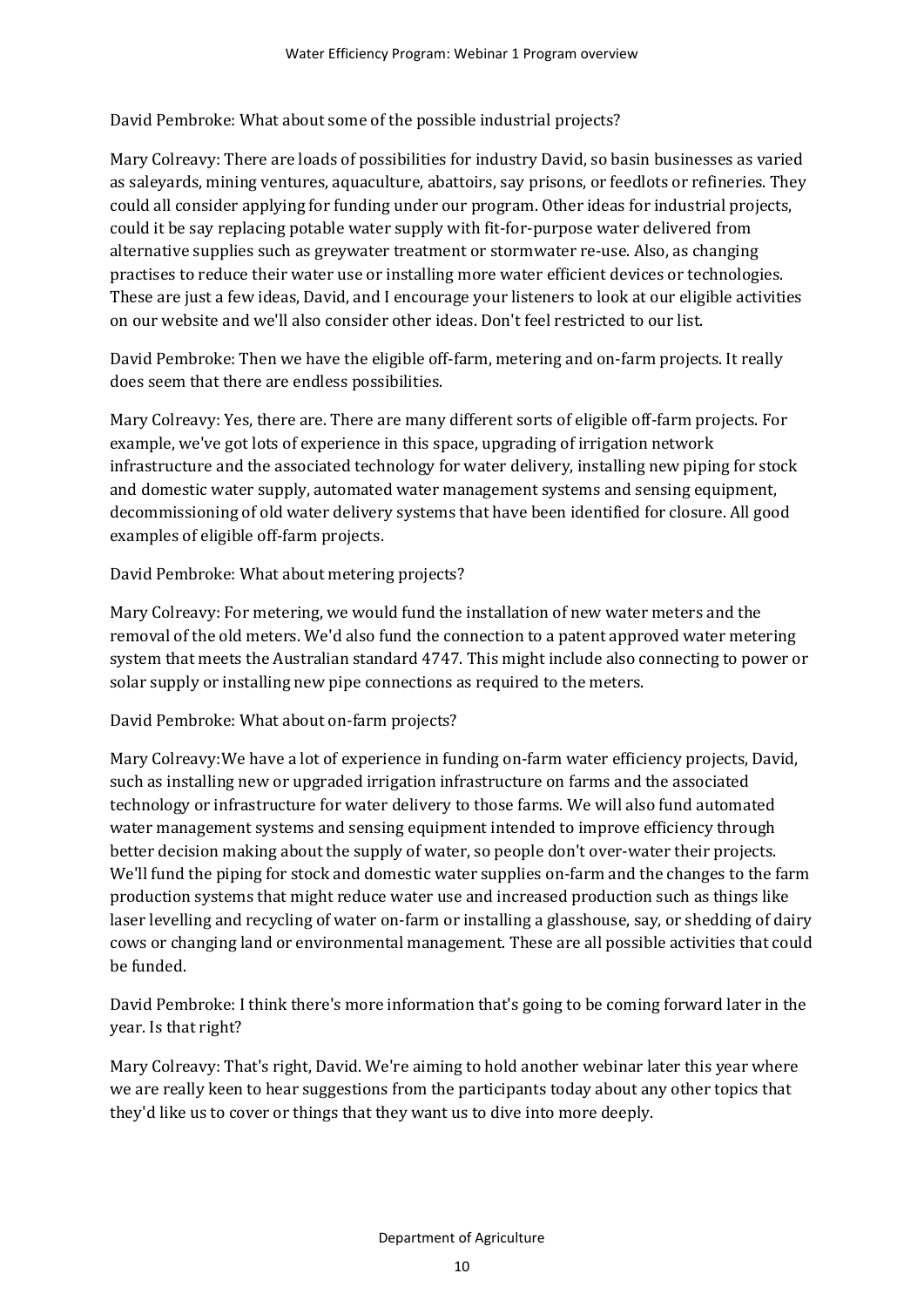David Pembroke: Interestingly, the questions keep pouring in Mary, so that's good. Some of the questions that we have, the question is, will all the states assess the additional socio-economic criteria in the same way?

Mary Colreavy: Yeah, David. There will be slightly different processes in each state for assessing the additional socio-economic criteria, but we are working cooperatively to develop a common understanding together with the states of how each criteria should be addressed. As we get some examples published, this will help future participants. The department is working with delivery partners and states to put together some early advice on this.

David Pembroke: The next question we have is when is the current value of water taken? Is it at the start of the project or is it at the end of the project?

Mary Colreavy: David, the value of the water will be calculated at the time of registration of interest. It really needs to be there because we need to see what the funding cap will be for the project, so we can't leave it till the end. It will be reviewed if the project proceeds to the limited tender process. At the time before we... if it goes to limited tender and we enter into contract negotiations we will review that.

David Pembroke: You'll take a second look?

Mary Colreavy:Yeah. We'll have a look at it again.

David Pembroke: All right. Another question we have is what's your approach to the valuation of conveyance water?

Mary Colreavy:That's a great question, we've actually recovered quite a lot of conveyance water through some of our earlier programs, David. The way that we value that is, we've got access to professional water valuers, that we've sought their advice on entitlements such as conveyance water that are not generally traded. Generally, conveyance water is treated as pretty similar in value to high reliability water or high security water in that same catchment. Generally, it will have a similar value, maybe not exactly the same, we take account of the reliability of the water and the reliability is available as assessed, and is in the basin plan. We double check that with say, the MDBA, the Murray–Darling Basin Authority, to make sure we're operating on the latest and best advice.

David Pembroke: Another question is around that valuation point, is the reason for the 1.75 multiplier. How did you get to that?

Mary Colreavy: When the funding for this program was agreed by the government, this was the multiple that was agreed, it was set at the time by government and it was calculated by having half of the water savings given up. This is complicated, so bear with me. Half of the water savings were valued at 2.5 times the water value to fund the infrastructure that saves the water and half the water savings at one time. That is their current market water value, which gives an average value of 1.75.

David Pembroke: Right.

Mary Colreavy: For people listening who find that a bit complicated, we will publish that so they can read it and digest it.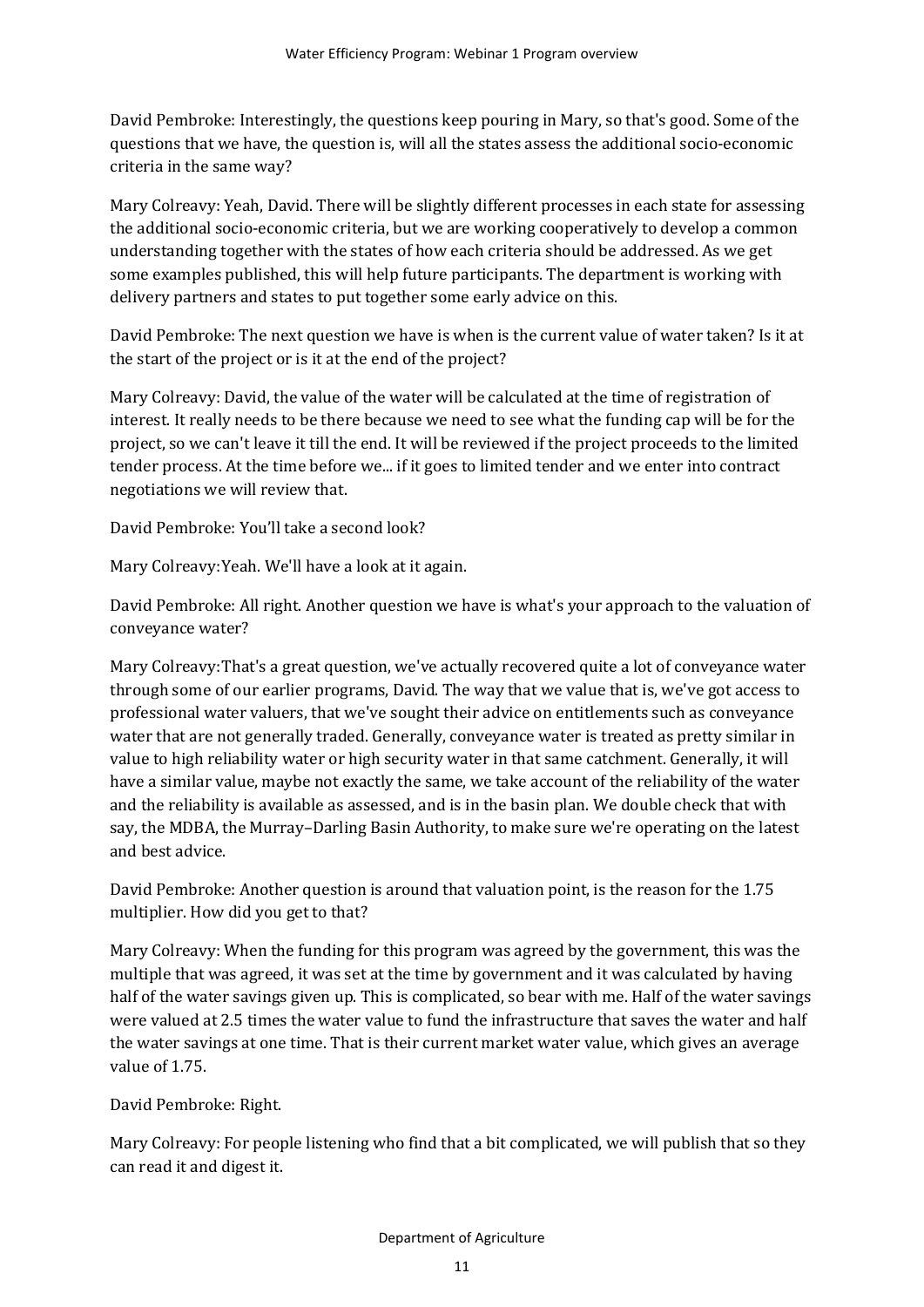David Pembroke: The formula is there, so they can have a look and understand.

Mary Colreavy: Yes.

David Pembroke: All right. Another question, how long does it take for proposal to be approved?

Mary Colreavy: The assessment will be undertaken as quickly as possible by both the state and the Commonwealth. Then, we're allowing around two weeks for that initial socio-economic assessment. We hope that it won't take longer, but if there are questions or clarification is needed, then it may take a little longer than that. Depending on how much further information is required that'll determine the overall length of time. The public comment phase for projects published on the Commonwealth site is they're open for just two weeks. I do understand it's a longer process in Victoria, Victorian projects will take a little longer. Overall the project could take anything from four to 12 weeks is our estimate.

David Pembroke: What happens should the project go over that limit?

Mary Colreavy: I think, let's go back and look at that question that came in, David. I think, they're talking about the funding limit. Are they?

David Pembroke: The funding limit, I think yes.

Mary Colreavy: I think that's about the funding limit. If the project costs more than the allowable funding limit, then it probably would not proceed. It would depend on how much more it is. If it's only just outside of the budget, then we would look to discuss that with the proponent and get them to adjust perhaps some of their budget costings or that what they're wanting to do. If it can't, we won't pay more than 1.75 times.

David Pembroke: So, that's okay?

Mary Colreavy: Yeah. If it's more than that, then we would be looking for a co-contribution or some other way for the proponent to source the additional funds.

David Pembroke: What you're suggesting also is that there's an opportunity to get involved in a discussion around particular issues?

Mary Colreavy: Potentially, yeah. As long as when we received the original proposal, it needs to be in the ballpark. We won't be looking at it at all if it's way outside.

David Pembroke: Okay, fair enough. Another question, what about R and D? Research and development projects, are they eligible to apply?

Mary Colreavy: Only if they're going to save water. They have to save water to be eligible.

David Pembroke: Okay, fair enough. Another question that's come in, there's only one delivery partner on the website at the moment. When is this going to be updated? In a related question is when is the next tender going to open for those partners?

Mary Colreavy: There's actually two delivery partners on the website. There's the South Australian NRM Board and CAF Consulting are the two delivery partners that are listed, there are three more that we're in the process of finalising contracts with now. I'm hoping to get those up on the website as soon as possible. I know that this has taken a while, so I'm sorry about that.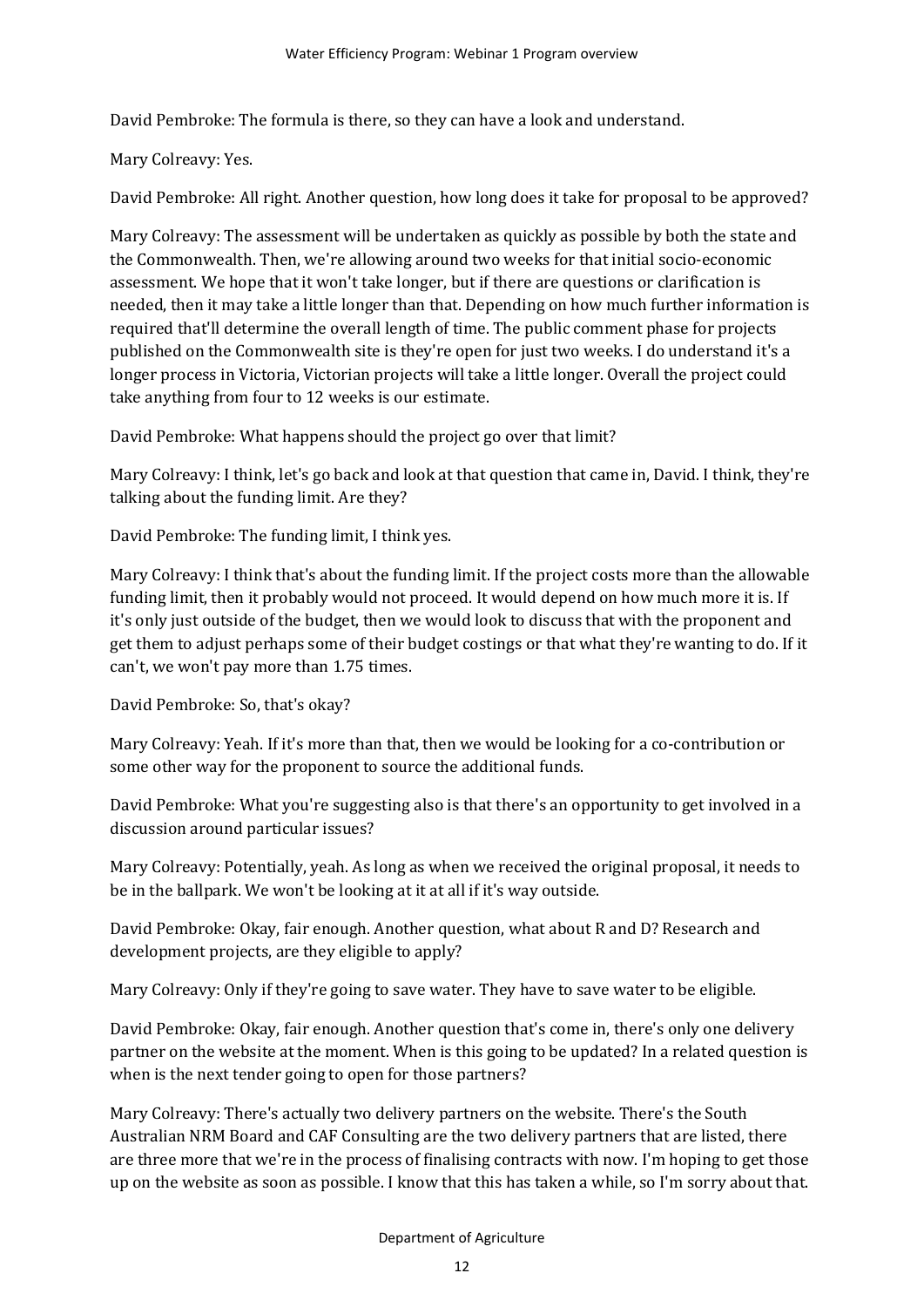We do hope to run another tender to get more delivery partners signed up in the next couple of months.

David Pembroke: All right, that's good. Now, earlier you mentioned in your presentation about local councils, but the question has come in, are local councils eligible to be a delivery partner?

Mary Colreavy: We would welcome applications from local councils to be a delivery partner. They generally have really good project management experience and they obviously have great relationships with their communities, we think that they'd be terrific delivery partners. We'd welcome it.

David Pembroke: Okay, great. Next question, how can large farming or private industrial companies with large water usages apply for the funding if they only have a water agreement with the council water utility?

Mary Colreavy: A water entitlement, that would have to be negotiated and agreed with that water utility. They need to really reach out to the relevant other bodies, and get support for their proposal that's both the water utility and the state government. I can assure people that state governments are really keen for these sorts of projects to proceed and have agreed that they will support us and work with people on these sorts of proposals.

Mary Colreavy: We are aware that a lot of further discussions need to occur to resolve this issue because what will have to happen is that the water that is saved will have to be converted to a tradable water entitlement. They currently exist in a different form, they're not normally traded entitlements and so they need to be converted. This will require some sort of partnership or agreement with the state government and the water utility. We have started these discussions and we're ready to start talking to people more about that if they come forward with these proposals.

David Pembroke: The next question, who is deemed as a professional or experienced person for assessment?

Mary Colreavy: I guess that question might be meaning for assessing water savings? Is what I'm guessing.

David Pembroke: Yeah. Who are the people who are able to be qualified?

Mary Colreavy: Because, we do ask when people submit their proposals that their water savings are validated by a relevant professional person. I think that, that's what this person is asking. There are a number of professions that we would deem to be a professional assesses and would be valid. For example, someone with an agricultural science degree working with the experience in the field, people who are members of a professional organisation say for agricultural scientists and also maybe relevant hydrological or water engineers, people like that. People who are qualified in their field, and in the relevant field relevant to the project that's being brought forward. Other people could be approved on a case by case basis. I would encourage people with not sure-

David Pembroke: They present their credentials and the department will have a look and say, "Okay. Yes or no."